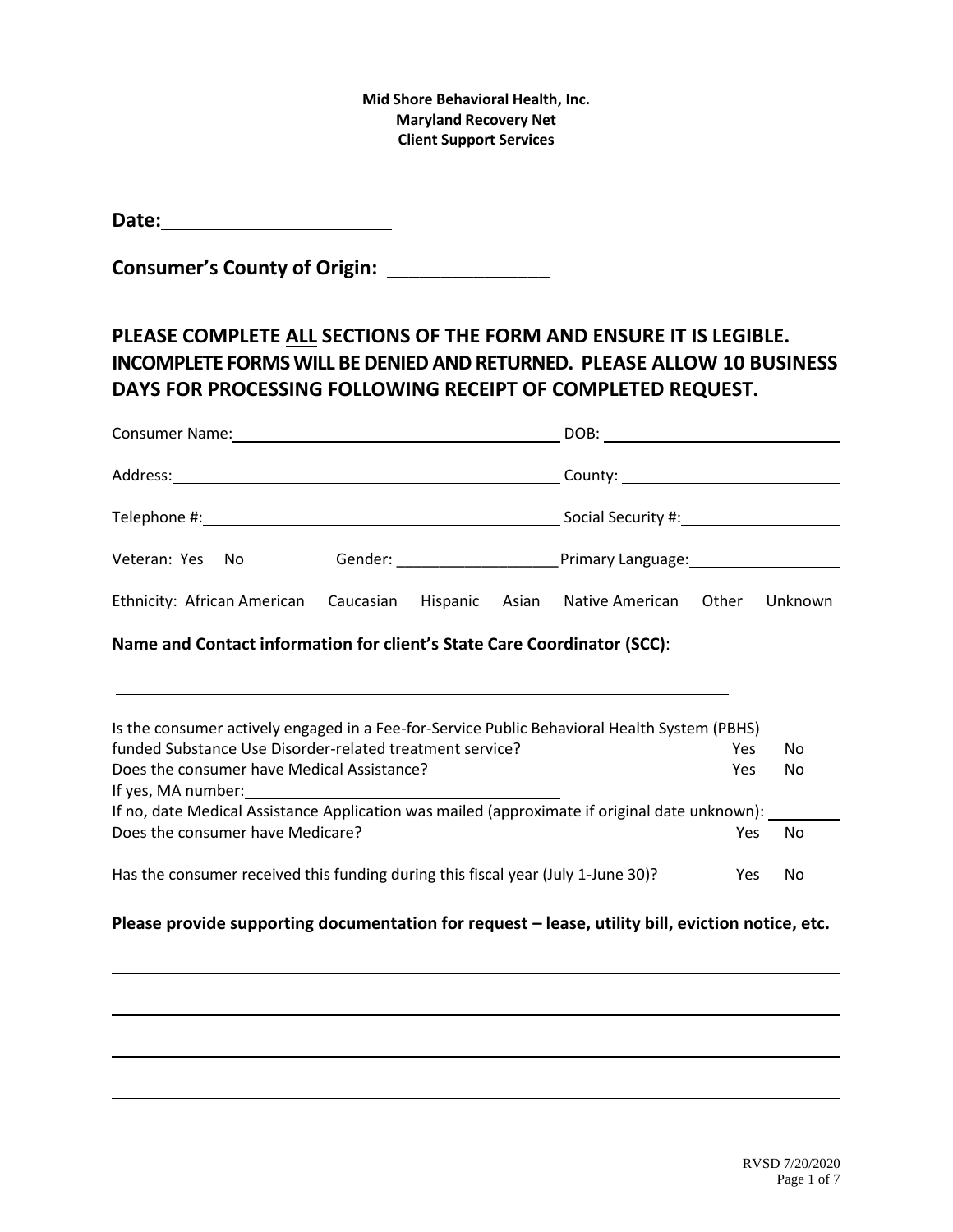| Please list all agencies, such as DSS and other charitable organizations, that have been<br>contacted and note reason for refusal: Must have contacted a minimum of three agencies.                                            |
|--------------------------------------------------------------------------------------------------------------------------------------------------------------------------------------------------------------------------------|
|                                                                                                                                                                                                                                |
|                                                                                                                                                                                                                                |
|                                                                                                                                                                                                                                |
|                                                                                                                                                                                                                                |
| Agency Name: 1988 and 2008 and 2008 and 2008 and 2008 and 2008 and 2008 and 2008 and 2008 and 2008 and 2008 and 2008 and 2008 and 2008 and 2008 and 2008 and 2008 and 2008 and 2008 and 2008 and 2008 and 2008 and 2008 and 20 |
|                                                                                                                                                                                                                                |
|                                                                                                                                                                                                                                |
|                                                                                                                                                                                                                                |
|                                                                                                                                                                                                                                |
|                                                                                                                                                                                                                                |
|                                                                                                                                                                                                                                |
|                                                                                                                                                                                                                                |
|                                                                                                                                                                                                                                |

## **All special need requests must show a sustainability plan. What is the plan to prevent a reoccurrence?**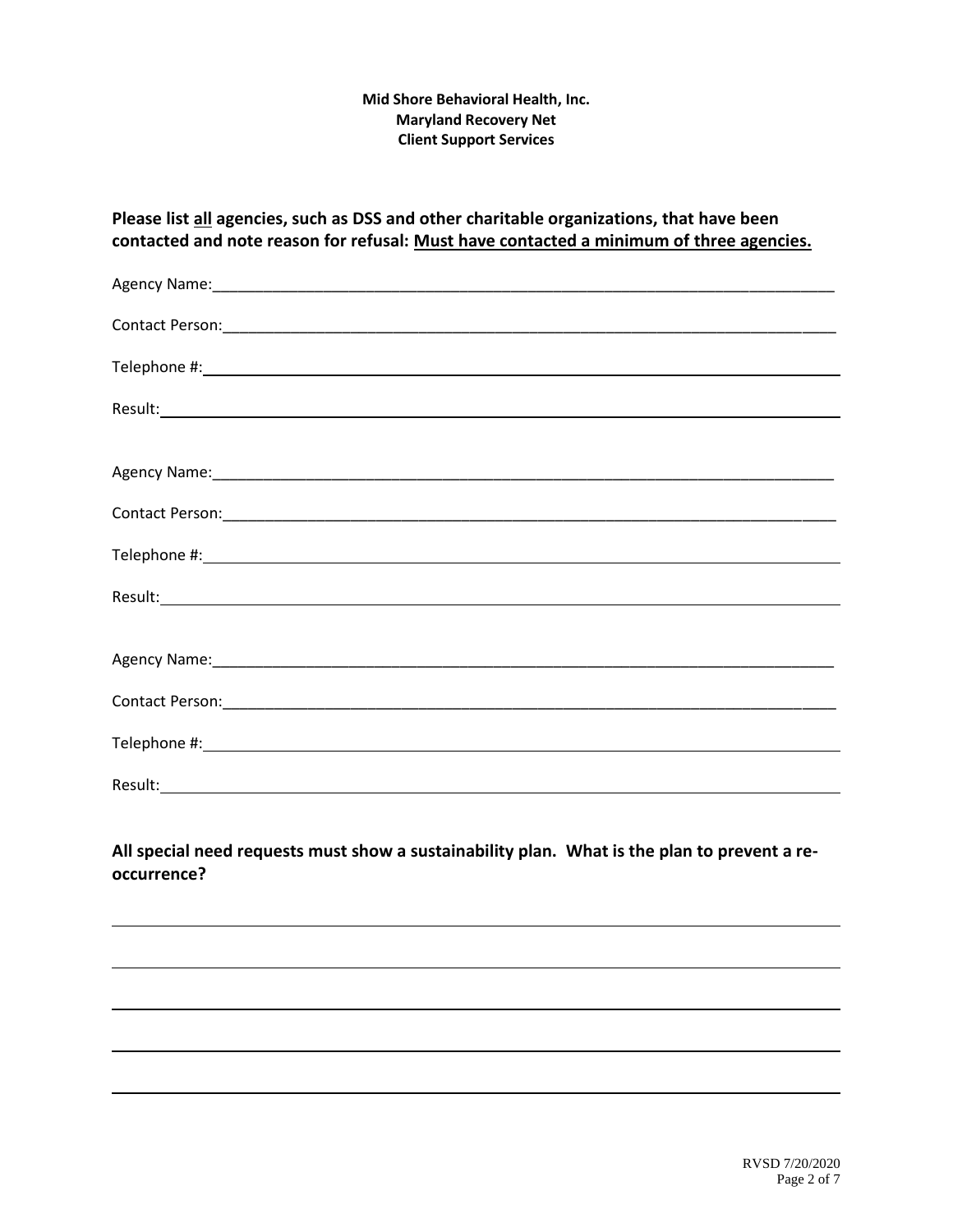**How will the funds enable the individual to access or retain community based Behavioral Health Services? How will the funds support the individual's clinical treatment and/or recovery support plan goals?**

**Please list all monthly income and expenses, documenting need for financial assistance: (add a page if needed). You must total the monthly income and expenses. If print, please ensure it is legible.**

| <b>Monthly Income</b> | <b>Amount (monthly)</b> | <b>Monthly Expenses</b>        | <b>Amount (monthly)</b> |
|-----------------------|-------------------------|--------------------------------|-------------------------|
| sources               |                         |                                |                         |
| Salary/Wages          |                         | Rent                           |                         |
| SSI/SSDI              |                         | <b>Electric</b>                |                         |
| <b>TCA</b>            |                         | Gas/oil                        |                         |
| <b>Food Stamps</b>    |                         | Phone                          |                         |
| <b>Child support</b>  |                         | Auto<br>related/Transportation |                         |
| <b>Other</b>          |                         | Food                           |                         |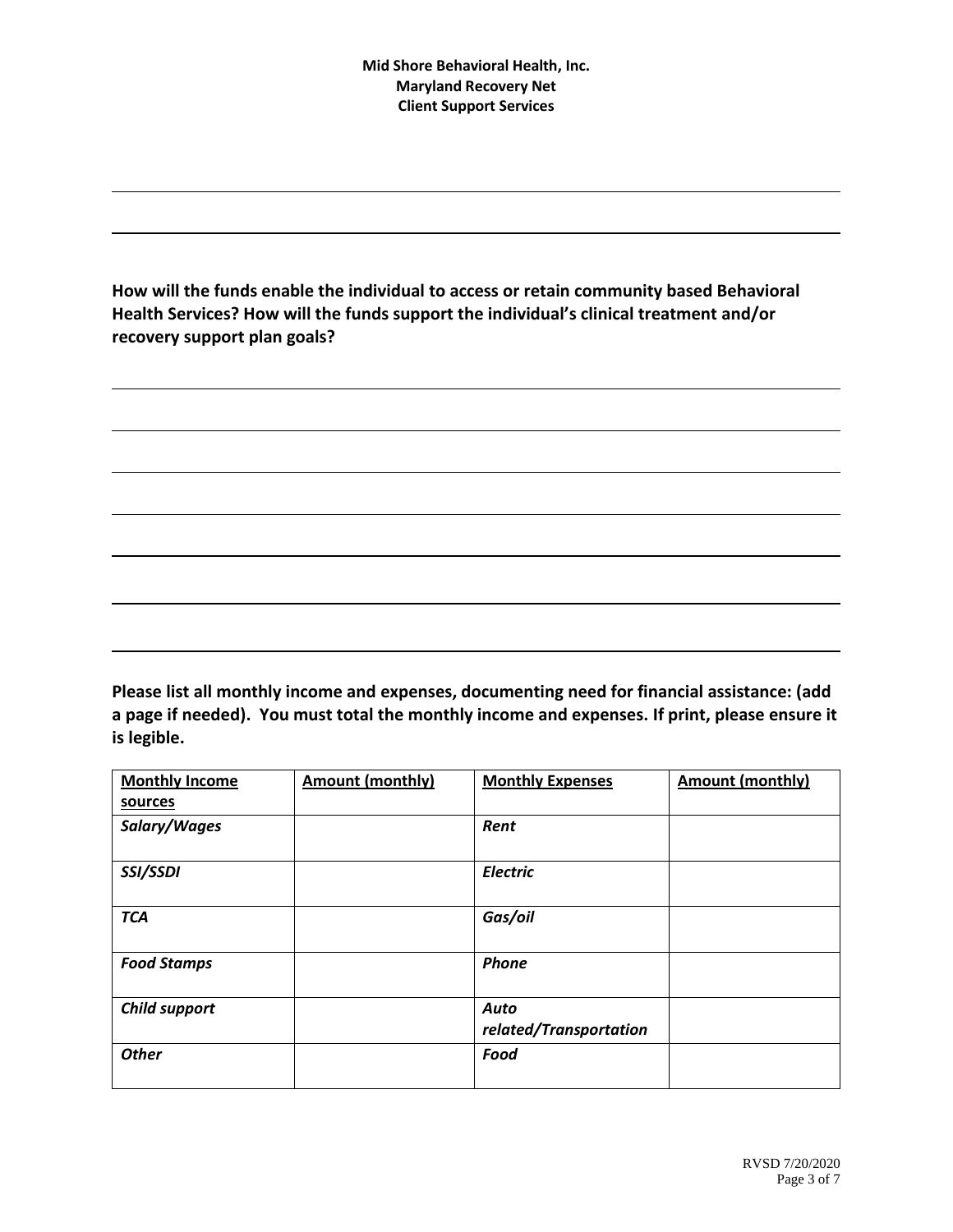|               | <b>Court Judgments</b>       |  |
|---------------|------------------------------|--|
|               | Personal/Household           |  |
|               | <b>Water/Other Utilities</b> |  |
|               | Other/Cable/etc              |  |
|               | <b>Other</b>                 |  |
|               | <b>Other</b>                 |  |
| <b>TOTAL:</b> | <b>TOTAL:</b>                |  |

\***If other financial circumstances impact this person/family's budget please attach a detailed explanation and show totals.**

| Total dollar amount requested: |  |
|--------------------------------|--|
|                                |  |

Funding is needed by:  $\blacksquare$ 

**Check should be made payable to:**

| Name: |  |
|-------|--|
|       |  |

Address: \_\_\_\_\_

Telephone #: \_\_\_\_\_

Tax I.D. #: \_\_\_\_\_

## **\*\*Complete and attach a W-9 form and lease for all rental or security deposits.**

**Consumer Signature: \_\_\_\_\_\_\_\_\_\_\_\_\_\_\_\_\_\_\_\_\_\_\_\_\_\_\_\_\_\_\_\_\_\_\_\_\_\_**

Telephone/Email: (Per COVID-19 requirements and restrictions consumer agreed via telehealth) Please check box  $\Box$ 

**State Care Coordinator Signature**:

Telephone/Email: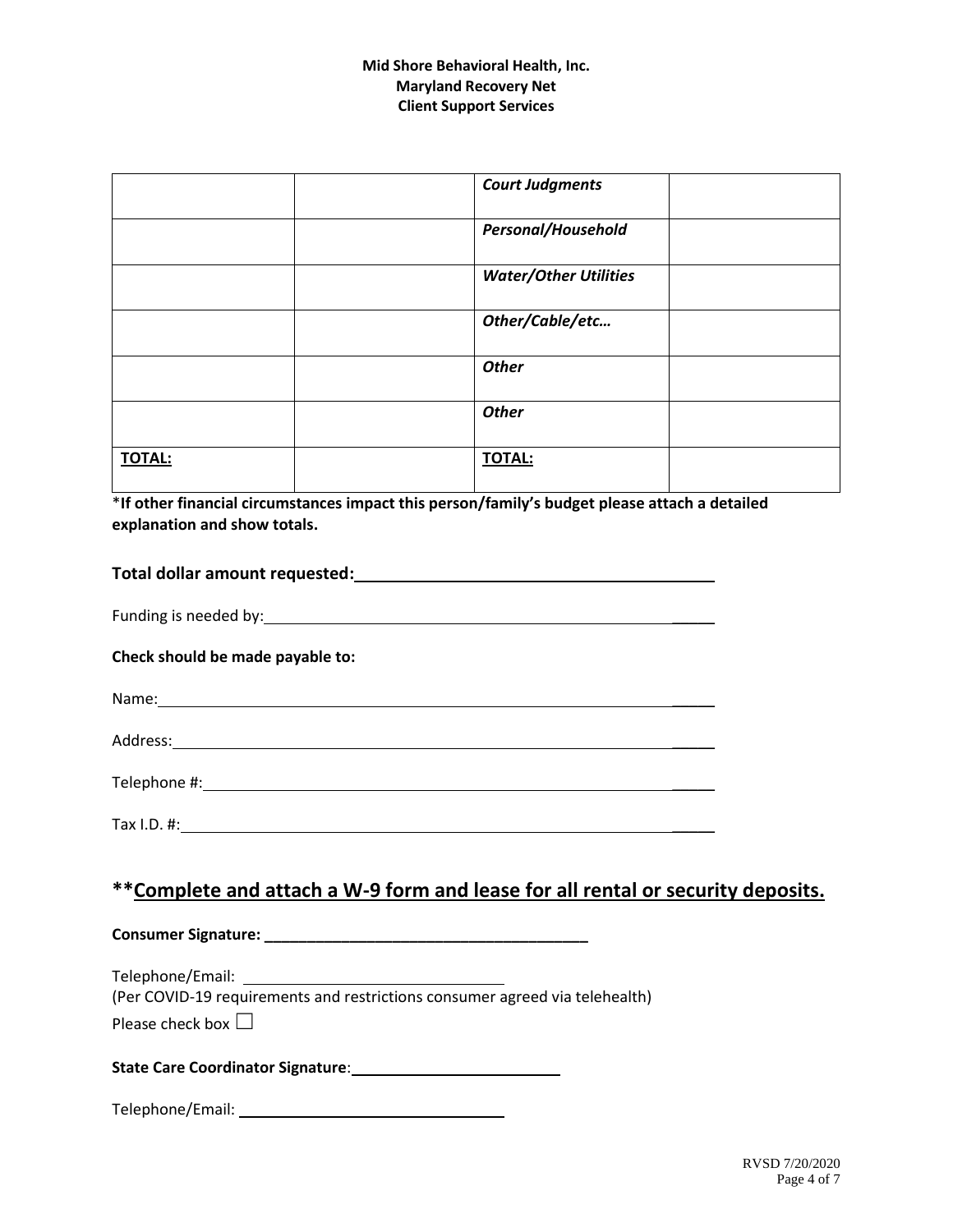| Consumer Name: Mannel Mannel Mannel Mannel Mannel Mannel Mannel Mannel Mannel Mannel Mannel Mannel Mannel Manne |                                                                                                                                                                                                                                 |                                                                                                      |
|-----------------------------------------------------------------------------------------------------------------|---------------------------------------------------------------------------------------------------------------------------------------------------------------------------------------------------------------------------------|------------------------------------------------------------------------------------------------------|
| <b>CSA USE ONLY</b>                                                                                             |                                                                                                                                                                                                                                 |                                                                                                      |
|                                                                                                                 |                                                                                                                                                                                                                                 | Approved Amount: ____________Denied: _______________Withdrawn: ___________Date: ____________________ |
|                                                                                                                 |                                                                                                                                                                                                                                 |                                                                                                      |
|                                                                                                                 |                                                                                                                                                                                                                                 |                                                                                                      |
| <b>Signature of staff processing request:</b>                                                                   |                                                                                                                                                                                                                                 |                                                                                                      |
|                                                                                                                 |                                                                                                                                                                                                                                 | Executive Director, Behavioral Health Coordinator Manager or Board President Signature: 1888         |
|                                                                                                                 | BHA Approval (if request is over \$1,000.00): \\esp \\esp \\esp \\esp \\esp \\esp \\esp \\esp \\esp \\esp \\esp \\esp \\esp \\esp \\esp \\esp \\esp \\esp \\esp \\esp \\esp \\esp \\esp \\esp \\esp \\esp \\esp \\esp \\esp \\e |                                                                                                      |
| <b>CSA Special Needs Request Notes:</b>                                                                         |                                                                                                                                                                                                                                 |                                                                                                      |
|                                                                                                                 |                                                                                                                                                                                                                                 |                                                                                                      |
|                                                                                                                 |                                                                                                                                                                                                                                 |                                                                                                      |
|                                                                                                                 |                                                                                                                                                                                                                                 |                                                                                                      |
|                                                                                                                 |                                                                                                                                                                                                                                 |                                                                                                      |
|                                                                                                                 |                                                                                                                                                                                                                                 |                                                                                                      |
|                                                                                                                 |                                                                                                                                                                                                                                 |                                                                                                      |
|                                                                                                                 |                                                                                                                                                                                                                                 |                                                                                                      |
|                                                                                                                 |                                                                                                                                                                                                                                 |                                                                                                      |
|                                                                                                                 |                                                                                                                                                                                                                                 |                                                                                                      |
|                                                                                                                 |                                                                                                                                                                                                                                 |                                                                                                      |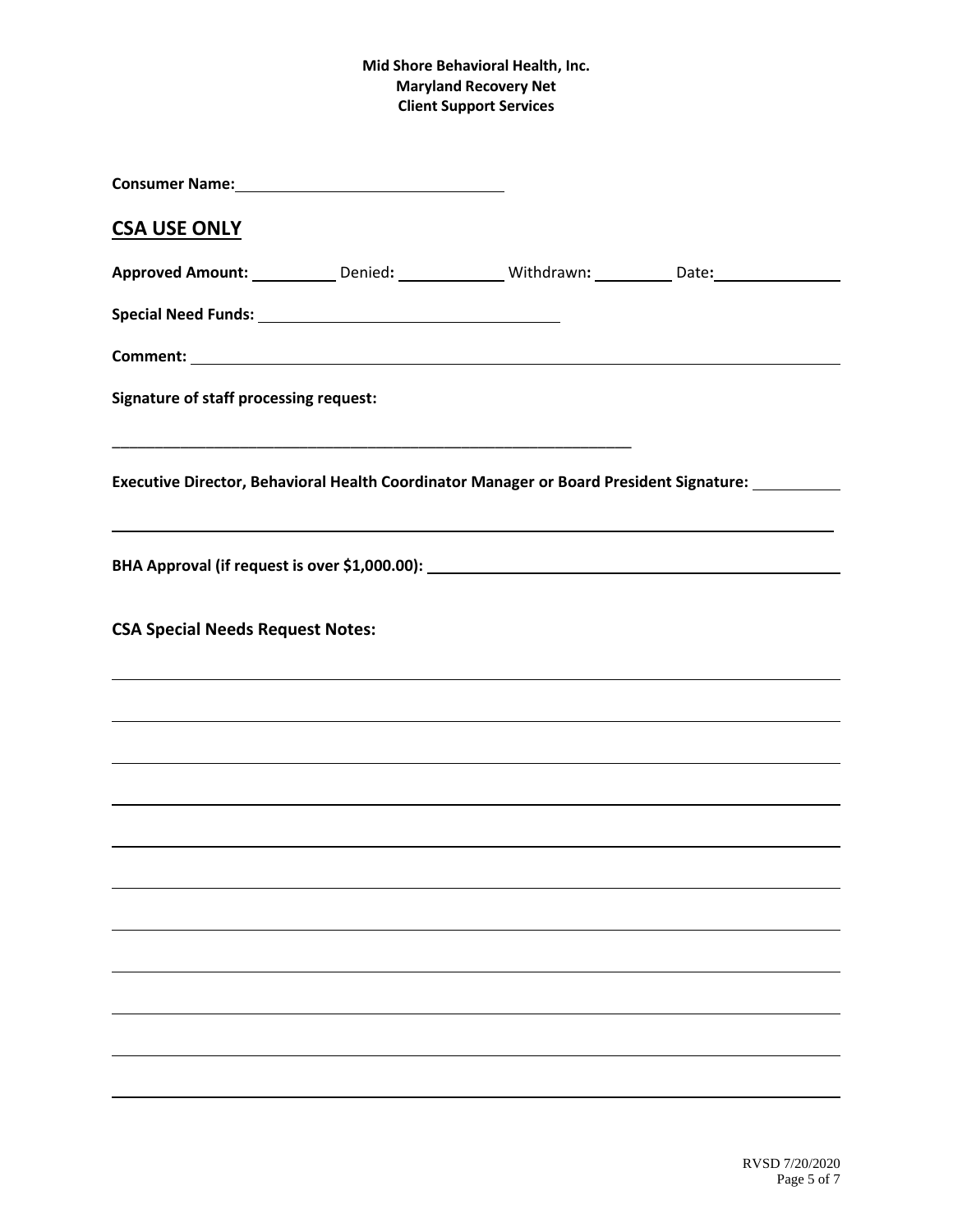# **Substance Use Disorder (SUD) Treatment Verification**

| 2. Is the consumer currently engaged in SUD-related treatment services? |  |  |
|-------------------------------------------------------------------------|--|--|
| Yes<br>- No                                                             |  |  |
|                                                                         |  |  |
|                                                                         |  |  |
|                                                                         |  |  |
| Date:                                                                   |  |  |

**Note to State Care Coordinators:**